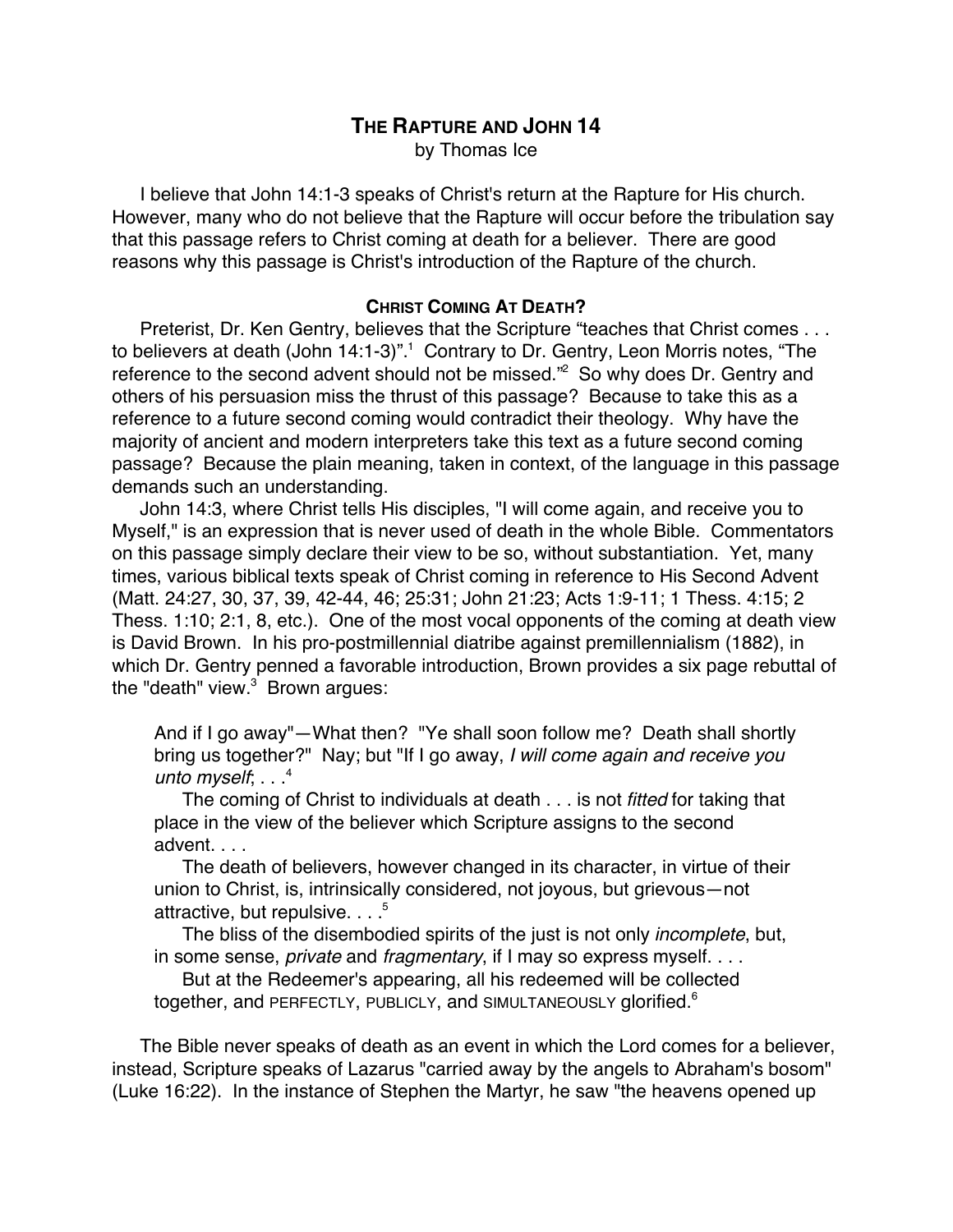and the Son of Man standing at the right hand of God" (Acts 7:56). Arno Gaebelein aptly summaries the biblical statements when he says,

This error is clearly refuted by the fact that elsewhere in the New Testament the Spirit of God tells us that the believer's death is not the Lord coming to the dying believer, but the death of a Christian means that he goes to be with the Lord; . . . For the believer to be absent form the body means "present with the Lord,  $\ldots$  (2 Cor. v:1-8).<sup>7</sup>

So then, to what does this passage specifically refer to?

## **CHRIST COMING AT THE RAPTURE**

Further study of John 14:3 provides further evidence that our Lord's coming again is not only a future coming, but His coming for the church at the Rapture. We find that the aorist tense of the verbs "go" and "prepare" "denote actuality as well as single acts."<sup>8</sup> which support a second coming view of the passage. "The coming again is the counterpart of the going away; visibly Jesus ascends, visibly he returns, Acts 1:9-11."9 But note also that the language speaks of Christ coming "from heaven to the earth, He describes a coming for His saints to take them to the Father's house."<sup>10</sup> This is a description of the Rapture in contrast to the Second Coming.<sup>11</sup> "This passage, taken literally, indicates that the believer is going to go to heaven at the time of Christ's coming for Him."<sup>12</sup> This will not occur at the Second Advent because that will be a time in which Christ comes with His saints, who are already in heaven, not for His saints as John 14:1-3 requires. Arno Gaebelein tells us that Christ is unveiling a new revelation about the Rapture of the Church:

But here in John xiv the Lord gives a new and unique revelation; He speaks of something which no prophet had promised, or even could promise. Where is it written that this Messiah would come and instead of gathering His saints into an earthly Jerusalem, would take them to the Father's house, to the very place where He is? It is something new. And let it be noticed in promising to come again, He addresses the eleven disciples and tells them, "I will receive you unto Myself, that where I am ye may be also." He speaks then of a coming which is not for the deliverance of the Jewish remnant, not of a coming to establish His kingdom over the earth, not a coming to judge the nations, but coming which concerns only His own.<sup>13</sup>

## **JOHN 14 AND 1 THESSALONIANS 4**

A significant number of commentators note that our Lord's statements in John 14:1-3 parallels another New Testament passage - 1 Thessalonians 4:13-18.<sup>14</sup> Renald Showers points out a number of similarities between the two passages.<sup>15</sup> However, it was the late Mennonite commentator, J. B. Smith,<sup>16</sup> who demonstrated just how extensive the relationship of these two passages really are.<sup>17</sup>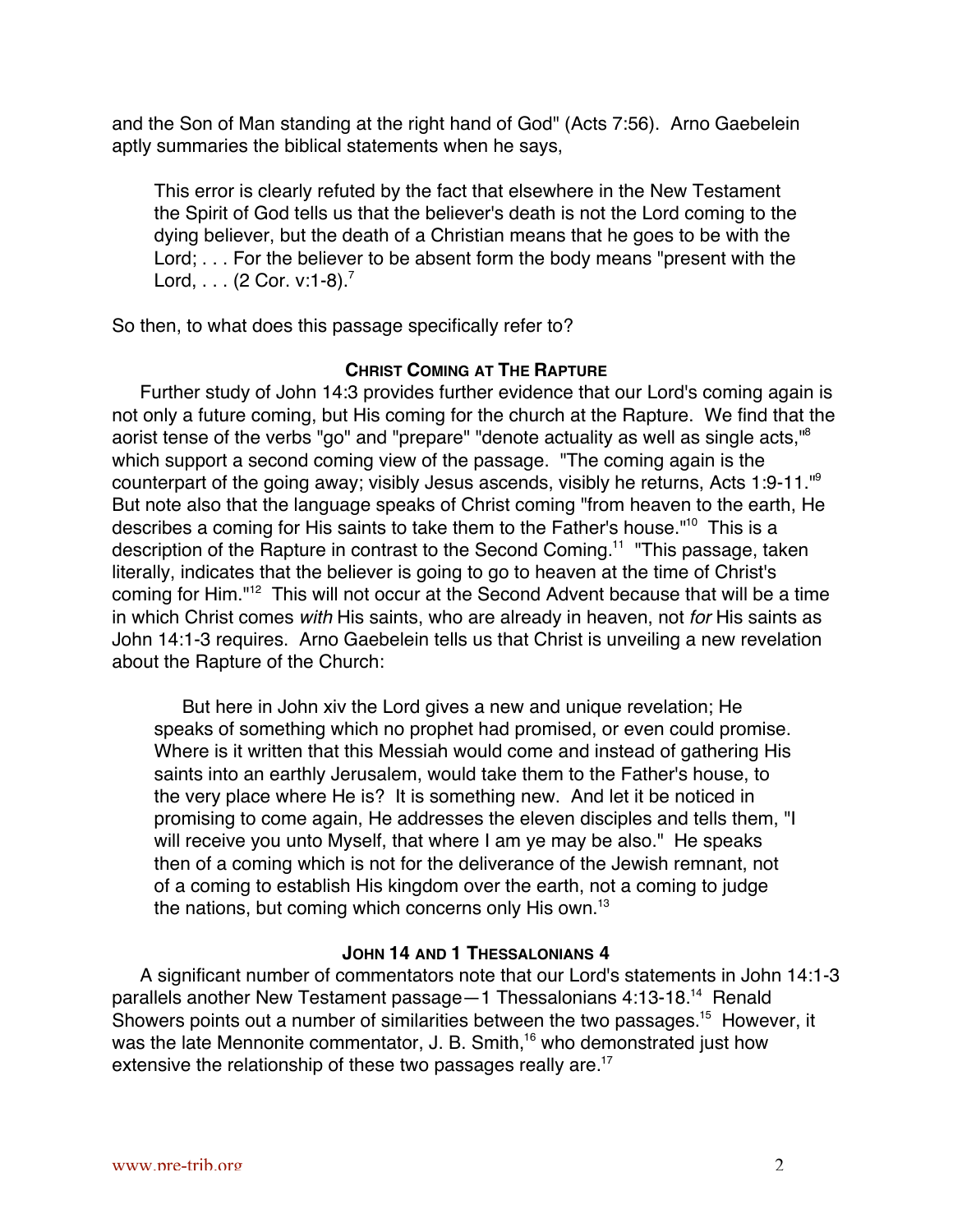Dr. Smith made word-for-word comparisons between the Rapture passage (1 Thess. 4:13-18) and a clear Second Advent text (Rev. 19:11-21) and found no significant parallels. "Hence it is impossible that one sentence or even one phrase can be alike in the two lists," observes Dr. Smith. "And finally not one word in the two lists is used in the same relation or connection."<sup>18</sup> He goes on to conclude that "It would be difficult if not impossible to find elsewhere any two important passages of Scripture that are so diverse in the words employed and so opposite in their implications. . . . We believe the comparison of the words of these two passages . . . describe different events."19

When it comes to a comparison between John 14:1-3 and 1 Thessalonians 4:13-18 we see amazing parallels. That John 14:1-3 is a Rapture reference is supported by the progression of words and thoughts when compared to Paul's more extensive Rapture passage (1 Thess. 4:13-18). Observe the following comparison:

| JOHN 14:1-3   |      |                       | 1 THESSALONIANS 4:13-18 |  |
|---------------|------|-----------------------|-------------------------|--|
| trouble       | v. 1 | sorrow                | v.13                    |  |
| believe       | V.1  | believe               | v. 14                   |  |
| God, me       | v. 1 | Jesus, God            | v. 14                   |  |
| told you      | V. 2 | say to you            | v. 15                   |  |
| come again    | v.3  | coming of the Lord    | v. 15                   |  |
| receive you   | v.3  | caught up             | v. 17                   |  |
| to myself     | v.3  | to meet the Lord      | v. 17                   |  |
| be where I am | v.3  | ever be with the Lord | V. 17                   |  |

Dr. Smith notes the following observations as a result of these comparisons:

The words or phrases are almost an exact parallel.

They follow one another in both passages in exactly the same order.

Only the righteous are dealt with in each case.

There is not a single irregularity in the progression of words from first to last. Either column takes the believer from the troubles of earth to the glories of heaven.<sup>20</sup>

### **CONCLUSION**

In light of comparing Scripture with Scripture, it appears obvious that Jesus' teaching in John 14:1-3 and Paul's revelation in 1 Thessalonians 4:13-18 speak of the same event. Dr. Smith concludes, "It is but consistent to interpret each passage as dealing with the same event—the rapture of the church."<sup>21</sup> How else does one explain the progression of eight specific words/phrases in exactly the same order, in two different passages, by two different spokesmen? It is clear that these passages refer to a single future event—the Rapture of the church. We learn that the church's Blessed Hope was first revealed by our Lord on the eve of His crucifixion to His disciples as they grieved over His departure. Later, the doctrine of the Rapture was explained in greater detail via Paul's revelation to give comfort to the Thessalonians who were faced with a similar problem of departing loved ones that Jesus dealt with in the Upper Room with His